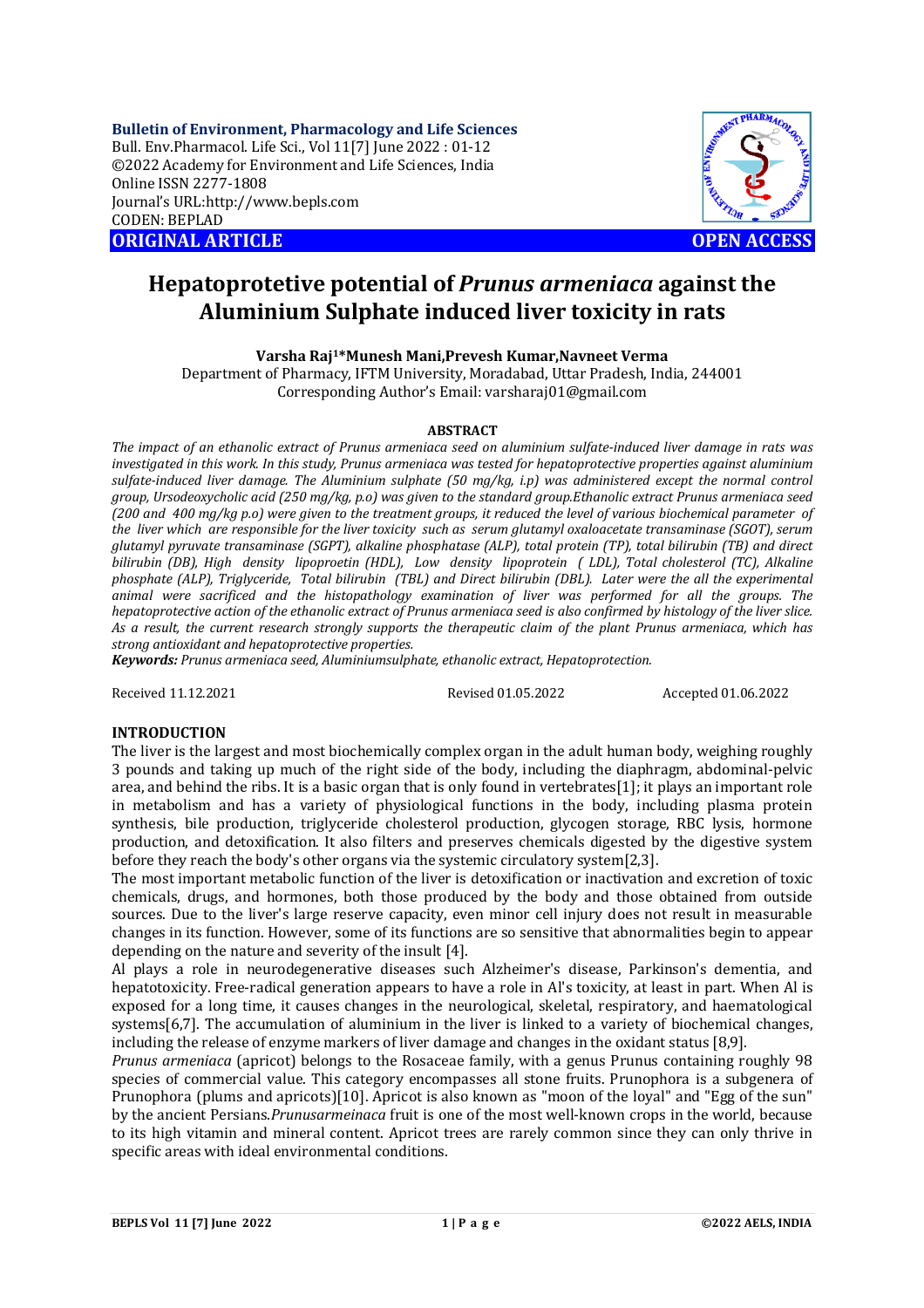The *Prunus armeniaca* has long been used in traditional medicine to treat a variety of ailments. A decoction of the plant bark has been used to treat inflamed skin as an astringent. In folk medicine, apricots are used to cure hemorrhages, infertility, eye inflammation, and cramps. Vaginal infections can be treated with apricot kernel paste. In cosmetics, the kernel oil is used to protect the skin from UV rays. It has been utilized in cosmetics such as hair oil, body oil, biodiesel manufacturing, and medicinal drugs [11](Laxative and expectorant). The poisonous hydrogen cyanide found in bitter apricot kernels has been used to treat asthma, cough, and constipation in very tiny doses[12] Carbohydrates, vitamins C and K, carotene, niacin, and thiamine are all found in the fresh apricot fruit. Also isolated were organic acids, phenols, volatile chemicals, esters, and terpenoids[13]. Apricot kernels are high in dietary protein [14]there's also a lot of oil and fiber in there. Including a prior study, sweet apricot kernels contain more oil than bitter kernels, and oleic and linoleic acids account for roughly 92 g/100 g of the total fatty acids available. Depending on the variety, apricot kernels contain the poisonous cyanogenic glycoside amygdalin. Hydrolysis of amygdalin produces glucose, benzaldehyde, and hydrocyanic acid. In the presence of -glucoronidase, an enzyme present in the human intestine, cyanide is released by enzyme[15].

Cos of the presence of cyanogenic glycosides (mostly amygdalin) in the seed,*Prunus armeniaca* has anticancer properties [16].*Prunus armeniaca* hexane extract has been shown to have antimutagenic activity [17]. With the reference medicine Prednisolone, the seed kernel also demonstrated antiinflammatory activity[18]. It has been observed that an aqueous and ethanol extract from *Prunus armeniaca* fruit possesses antitubercular activity comparable to that of Rifampicin[19].*Prunus armeniaca* kernel oil has been found to have antibacterial effects [20]. The ethanolic extract of *Prunusarmeinaca* fruits has antihelmintic properties [21]. According to a study, eating the fruit *Prunus armeniaca* on a daily basis protects against UV radiation[22]. The hepatoprotective efficacy of *Prunus armeniaca* kernel againstdimethylnitrosamine-induced hepatotoxicity was also demonstrated [23].

*Prunus armeniaca* has a high concentration of phytoconstituents, according to early phytochemical analysis. In light of this research, the current study was created to conduct pharmacological testing. The seed ethanol extract was studied for its preventive, hepatoprotective properties. So it was concluded from the current investigation clearly support the medicinal claim of the plant *Prunus armeniaca* possessing the good hepatoprotective activity.

## **MATERIAL AND METHOD**

### **Plant Collection**

In the month of July, the fruits of *Prunus armeniaca* were obtained in District Sirmour, Himanchal Pradesh, India. The NISCAIR, New Delhi, recognized the fruits and tree. The seeds were retrieved by manually breaking the fruit into two halves. These seeds were dried in the shade before being coarsely pulverised by hand. The seeds and plant were identified by the NISCAIR New Delhi.

### **Extraction Methodology [24,25]**

The plant's seed parts were washed thoroughly with tap water, dried at room temperature, and ground into a coarse powder. By using the Soxhlet extraction method, the powder was extracted separately with solvents such as Petroleum ether (60-80), Chloroform, ethanol and water. To achieve thick sticky extract, the extracts were evaporated and dried into the desiccators and concentrated the extract to dryness, which was then stored in the refrigerator until further research could've been performed.

### **Drugs and Chemicals**

All the chemicals used for the study were of analytical grade. Ethanols (Modern Scientific Meerut, India), Ursodeoxycholic acid (wockhardt, India) were used.

### *In-vivo* **hepatoprotective activity**

### *Animals*

Animals were procured from Animal House, IFTM University, Moradabad. Animals were approved by Institutional Animal Ethic Committee (IAEC), IFTM University.

From which approval number were given for this work. The young healthy adult Wistar Albino rats were taken in equal numbers per group (n= 6). At the commencement of the study the weight variations of animals were used and kept minimal not exceeded ± 20% of the mean weight of each animal. The Wistar albino rats, weighing 200-250gm, were used for the present study. They were housed in the cleaned propylene cage and were maintained under the standard laboratory condition (25 + 20C with dark/light cycle 12/12h).They were feed with standard commercial food pellets diet (Hindustan lever, India) and water *ad libitum*. The animals were acclimatized to laboratory condition for one month to experiment. All procedure describe were reviewed and approved by the Institutional Animal Ethics Committee (IAEC), IFTM University.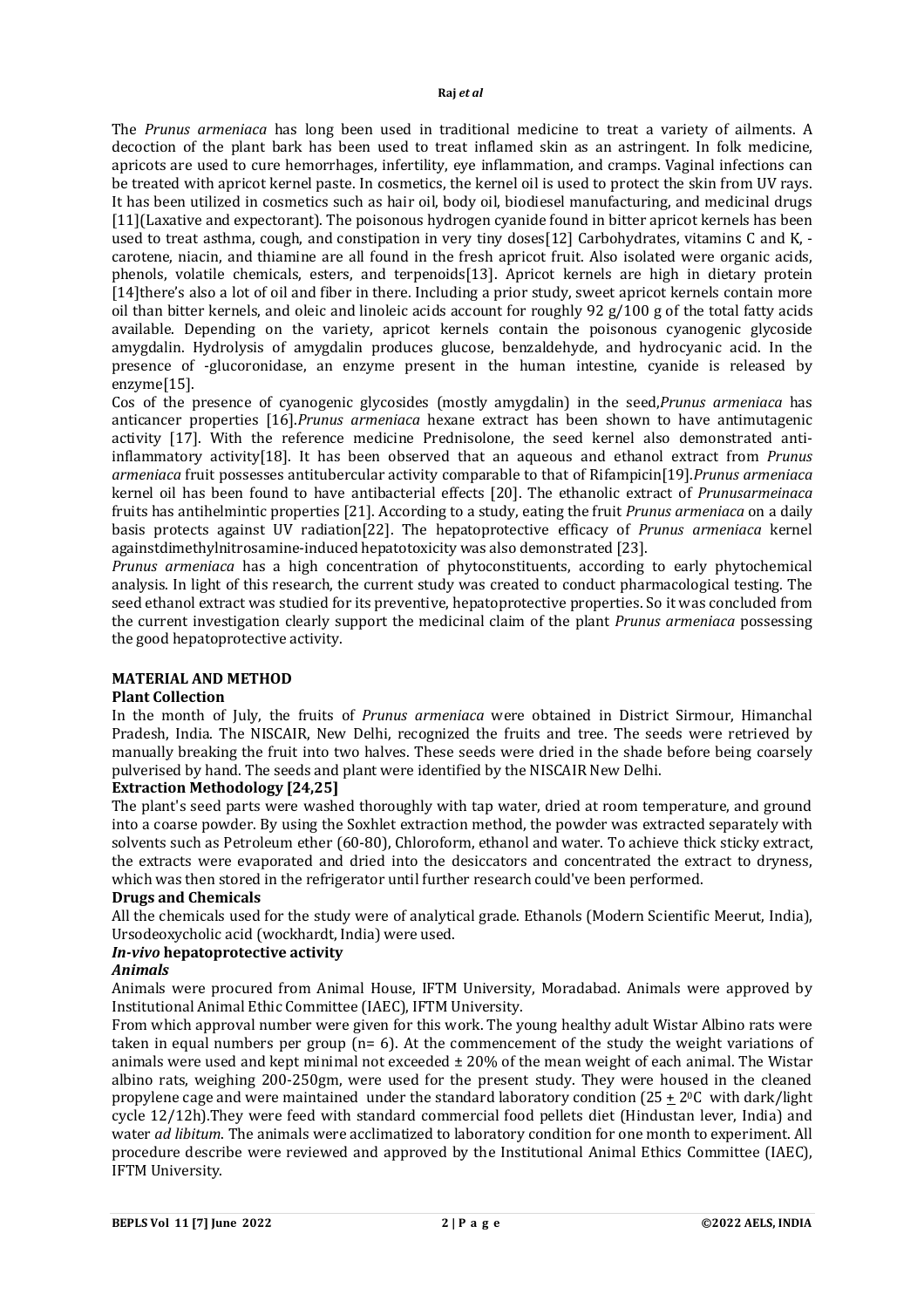### **Drug solutions preparation**

According to the prior literature, the dried form of ethanolic extract of *Prunus armeniaca* seed was dissolved in corn oil (1 ml/kg bw) to make a solution, which was then given for 30 days. Because it promoted conginative impairment in animal screening models, Aluminium Sulphate (50mg/kg, i.p route) was used as an inducing agent for 30 days in the current study. Ursodeoxycholic acid (1 ml/kg bw) was dissolved in corn oil and a new solution was prepared every day during the experiment.

### **Acute oral toxicity studies**

In Albino rats, the acute toxicity of sample extract and it was measured. Prior to the experiment, the animals were fasted for the night. For toxicity studies, the Committee for the Purpose of Control and Supervision of Experiments on Animals (CPCSEA) used the fixed dose [Organisation for Economic Cooperation and Development (OECD) Guideline no. 423, Annexure 2d][26] method of the Committee for the Purpose of Control and Supervision of Experiments on Animals (CPCSEA). In this experiment, the animals were divided into six groups, each with six animals. The first group was treated with 0.5 percent w/v sodium carboxy methyl cellulose and was considered normal (CMC). Groups 2, 3, 4, 5, and 6 were given a single graded dose of ethanol extract of *Prunus armeniaca* seed (1000, 2000, 3000, 4000, and 5000 mg/kg bw orally, respectively). The monitoring of parameters began soon after the sample was administered. Animals were spotted at 0hr,1hr, 2hrs, 4hrs, 6hrs, 8hrs, 24 hrs and 72hrs (with special attention given during the first four hour). Observation includes mortality and clinical signs, which includes changes in skin, fur, eyes and mucous membranes. The gross behaviours like body positions, locomotion rearing, tremors and gait were observed. The effect of plant extracts on passivity group strength, pain response, stereotype, vocalization, righting reflex, body weight and intake was also observed.

### **Experiment Procedure.**

### **Aluminium induced hepatotoxicity.**[27]

A total of 42 rats were equally divided into 7 groups ( $n = 6$ ).

**Group-I** which served as normal group, were give Saline (1ml/kg/d orally) for 30 d.

**Group-II** Liver damage was induced in rats (Negative control), rats were administered twice with AluminiumSulphate (50 mg/kg/d) dissolved in (1 ml/kg bw) saline were injected i.p. double dose per week to induced hepatotoxicity for 30 d.

**Group-III, IV** were treated with ethanolic extract of *Prunus armeniaca* seed in the dose 200mg/kg, 400mg/kg (dissolve in corn oil 1 ml/kg bw) orally with Aluminium sulphate same procedure like group II for 30 d.

**Group-V, VI** were treated with ethanolic extract of *Prunus armeniaca* seed dissolvedin corn oil (1 ml/kg bw) for 30 d.

**Group-VII** Hepatotoxicity induced rats were treated with Ursodeoxycholic acid (250mg/kg/ bw) dissolved in corn oil (1 ml/kg bw) for 30 d.

Group I served as normal group and received normal saline (1ml/kg) orally for 30 days, Group II served as toxic group received Aluminum sulphate (50mg/kg) dissolved in (1ml/kg bw) saline injected by I.P, double dose per week to induced the hepatotoxicity for 30 days. Group III & IV served as test group and treated with the ethanolic extract of *Prunus armeniaca* seed in dose of 200 mg/kg, 400 mg/kg (dissolve in corn oil 1ml/kg bw) orally with aluminiumsulphate same procedure like in group II for the 30 days.

Group V and VI served as test control group which were treated only withethanolic extract of *Prunus armeniaca* seed in the dose of 200mg/kg and 400mg/kg respectively(dissolved in corn oil) given orally for 30 days.

Group VII received Ursodeoxycholic acid (250mg/kg) dissolved in corn oil (1ml/kg; bw) for the 30 days regularly.

### **Serum biochemistry**

The b.w of rats of each group were measured before the experimental trial and 30 d after the extract administration. Twenty- four hour after the last dosage of drug administration, all the Animals were sacrificed by cervical dislocation after an overnight fasting and the blood were collected in plain and heparinised tubes by retro orbital puncture before sacrifice for the biochemical assay. Liver weights of all rats were measured after the sacrifice. Liver was isolated and washed with saline. Blood samples were centrifuged for 10 m at 2500 rpm and the serum was separated then stored at 4oC until further investigations. Fresh serum samples were stored at  $-20^{\circ}$  C for identifying the biochemical parameters viz. SGOT, SGPT, CRT, TP, GGTP, TBA, ALP, TBL, DBL were estimated by using standard kits available commercially.

### **Histopathological studies**

Quickly excised the livers of the animals and it was fixed into the formalin (10%) and embedded into paraffin. 4- 6 μm sections which were stained by the haemotoxylin and eosin dye (H & E) for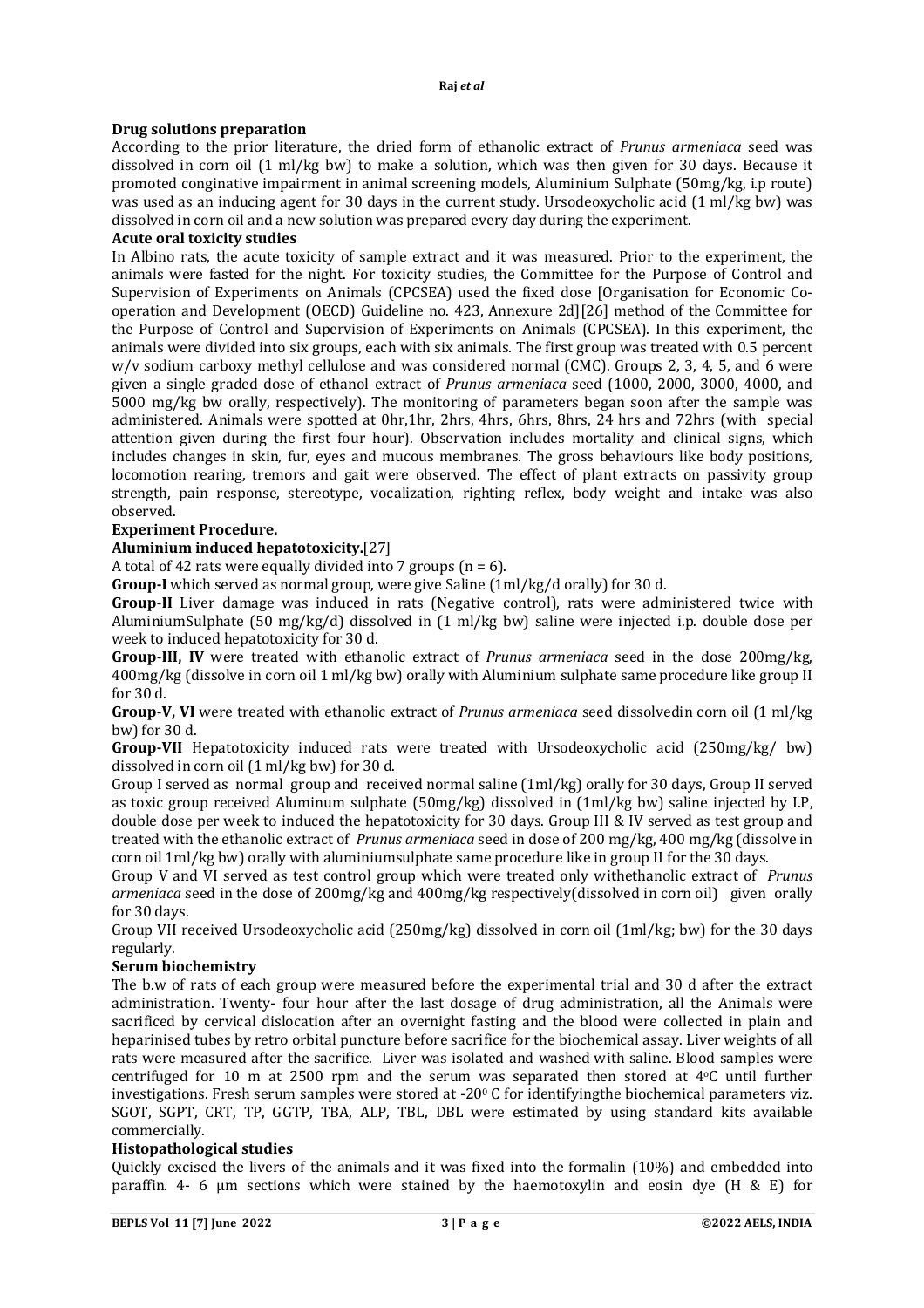histopathological architecture of the liver. In short, liver sections approx (4-6 µm thickness) that were embedded by the paraffin and dewaxed by the distilled water for the 2 m. After that at room temperature, the liver sections were stained from the haemotoxylinfor 5 m. following 15 m, the sections of liver were counterstained from the eosin dye for 2 m, dehydrated by the alcohol, rinsed with the xylene and blocked from eosin. Studies with hemotoxylin and eosin staining of liver sections were examined under the microscope. For the histological study, the staining procedure was carried out by the hematoxylin, which is a basic dye, stains the nuclei into blue and eosin, acidic die, stains gives the pink color for the cytoplasm.

### **Statistical analysis**

The data obtained from hepatoprotective activity were expressed as mean + SEM. The graph were drawn, and the statistical analysis was carried out by using, the Graphpad prism software version 5.0. Results data were showed as the mean + SEM. For data group statical evaluation mean were evaluated by one way study of variance (ANOVA) followed by Dunnet,s t3 test, p< 0.05, p< 0.01 was recognized significant.

### **RESULTS AND DISCUSSIONS**

### **Acute oral toxicity study**

As per OECD Guideline 423, the LD<sup>50</sup> for *Prunus armeniaca*seed extract was found to be 2000 mg/kg.

| S. No | <b>Observed activity</b> | Ethanolic extract of Prunus armeniaca seed (2000 mg/kg) |
|-------|--------------------------|---------------------------------------------------------|
| 1     | Skin colour              | Normal                                                  |
| 2     | Fur colour               | Normal                                                  |
| 3     | Eyes colour              | Normal                                                  |
| 4     | Mucus membrane (Nasal)   | Normal                                                  |
| 5     | Respiratory rate         | Normal                                                  |
| 6     | Hyperactivity            | Normal                                                  |
| 7     | Eye twitching            | Normal                                                  |
| 8     | Catalepsy                | Normal                                                  |
| 9     | Irritation               | Normal                                                  |
| 10    | Convulsions              | Normal                                                  |
| 11    | Ataxia                   | Normal                                                  |
| 12    | Erythema                 | Normal                                                  |
| 13    | Edema                    | Normal                                                  |
| 14    | Catatonia                | Normal                                                  |
| 15    | Gripping Strength        | Normal                                                  |
| 16    | Pinneal reflex           | Normal                                                  |
| 17    | Torch reflex             | Normal                                                  |
| 18    | Lacrimination            | Normal                                                  |

**Table1.Acute oral toxicity study for the ethanolic***extract* **of** *Prunus armeniaca* **seed.**

### *In-vivo* **hepatoprotective activities**

During the research, the ethanolic extract of *Prunus armeniaca* seed was found to have hepatoprotective properties against  $Al_2(S0_4)$ <sub>3</sub> -induced liver injury in wistar albino rats.

The activity of the marker enzymes SGOT, SGPT, TP, GGTP, Total bile acid, HDL, LDL, TC,Triglyceride, ALP, TBL, and DBL was considerably increased (P<0.05) after treatment of the experimental rats with Aluminium sulphate 50 mg/kg/d; I,P. The levels of albumin, TP, and HDL all decreased significantly.

The toxic effect of  $Al_2(S0_4)$ <sub>3</sub> on rats was gradually reversed in extract-treated groups, with significant reductions in serum SGOT, SGPT,CRT,GGTP, Total bile, LDL, ALP, TBL,DBL, TC, and triglyceride. The levels of albumin, TP, and HDL all increased significantly. Only the ethanolic extract-treated animals demonstrated a significant reduction in serum liver marker enzymes, while significant increases in Albumin, TP, and HDL levels were seen in comparison to the Ursodeoxycholic acid-treated animals (standard group).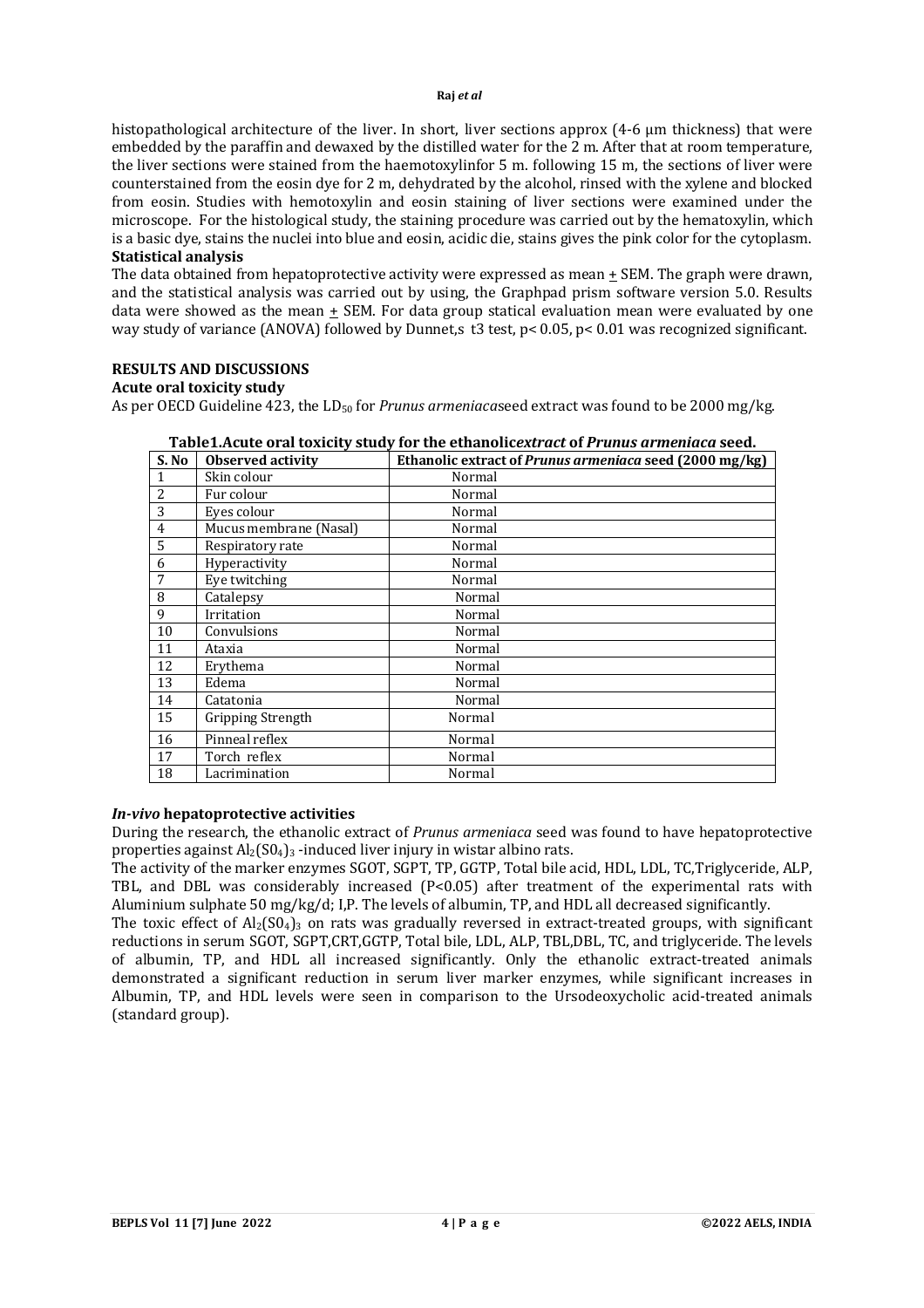| <b>Group treatment</b>                        | Dose<br>(mg/kg) | <b>Initial body</b><br>weight $(gm)$ | <b>Final body</b><br>weight (gm) | Change<br>in%<br>body weight | <b>Final liver</b><br>weight<br>(gm) |
|-----------------------------------------------|-----------------|--------------------------------------|----------------------------------|------------------------------|--------------------------------------|
| Normal group                                  | 1 ml            | $285.71 + 11.07$                     | $317.69 + 15.60$                 | 11.19                        | $5.34 + 0.40$                        |
| Control group                                 | 50              | $270.28 + 5.69$ ns                   | $272.30 + 17.82**$               | 0.74                         | $8.96 + 0.67**$                      |
| $Al_2(SO_4)_{3}$ + Prunus armeniaca 200 mg/kg | 200             | $273.79 + 16.53$ ns                  | $290.26 + 18.34*$                | 5.91                         | $6.62 + 0.40**$                      |
| $Al_2(SO_4)_3 + Prunus armeniaca 400 mg/kg$   | 400             | $275.68 + 14.15$ <sup>ns</sup>       | $305.16 + 17.22$ <sup>ns</sup>   | 10.69                        | $5.94 + 0.26$ ns                     |
| Prunus armeniaca200 mg/kg                     | 200             | $276.806 + 18.78$ ns                 | $291.16 + 21.89*$                | 5.18                         | $6.60 + 0.70**$                      |
| Prunus armeniaca400 mg/kg                     | 400             | $278.96 + 17.09$ ns                  | $307.956 + 4.07$ <sup>ns</sup>   | 10.39                        | $5.89 + 0.31***$                     |
| Standard (Ursodeoxycholic acid 250 mg/kg)     | 250             | $280.23 + 25.41$ ns                  | $310.39 + 14.17$ <sup>ns</sup>   | 10.76                        | $5.46 + 0.28$ ns                     |

### **Table 2. Effect of ethanolic extract of** *Prunusa rmeniaca* **seed on body weight and liver weight in Al2(SO4)3induced rats.**

Results are expressed as mean  $\pm$  SEM n= 6, n= represent the non significant changes  $*$  p  $\leq$ 0.05 represent less significant changes, \*\*  $p \le 0.01$  represent significant changes compared with normal rats by one wayAnova followed by Dunett's test.

#### **Table 3.Effect of ethanolic extract of** *Prunus armeniaca* **seed on some biochemical parameters of Al2(SO4)<sup>3</sup> intoxicated rats.**

| <b>Treatment</b>                    | <b>SGOT</b> | <b>SGPT</b>           | <b>Albumin</b>     | <b>CRT</b>      | <b>Total protein</b> | <b>GGTP</b>        | <b>Total bile</b>    |  |
|-------------------------------------|-------------|-----------------------|--------------------|-----------------|----------------------|--------------------|----------------------|--|
|                                     | (U/L)       | (U/L)                 | (g/dl)             | (mg/dl)         | (g/dl)               | (U/L)              | acid                 |  |
|                                     |             |                       |                    |                 |                      |                    |                      |  |
|                                     |             |                       |                    |                 |                      |                    | $(\mu mol/L)$        |  |
| Normal group                        | $9.33 +$    | $10.12 + 7.35$        | $4.69 +$           | $0.79 + 0.07$   | $8.59 + 0.96$        | $13.04 +$          | $0.94 + 0.07$        |  |
|                                     | 1.59        |                       | 0.36               |                 |                      | 2.65               |                      |  |
| Control group                       | 78.59       | 65.86                 | $1.74 +$           | $1.78 + 0.02**$ | $1.67 + 0.93**$      | $82.44 +$          | $3.03 + 0.28^{**}$   |  |
|                                     | $+7.96**$   | $+14.008**$           | $0.40**$           |                 |                      | $5.94**$           |                      |  |
| $Al_2(SO_4)_{3}$ + Prunus armeniaca | $30.29 +$   | $34.89 +$             | $2.98 +$           | $1.25 +$        | $6.24 + 0.24$ **     | $34.03 +$          | $1.73 + 0.15$ **     |  |
| $200 \frac{\text{mg}}{\text{kg}}$   | $6.07**$    | $7.26**$              | $0.37**$           | $0.49**$        |                      | 9.96**             |                      |  |
| $Al2(SO4)3$<br>Prunus<br>$+$        | $25.10 +$   | $29.75 +$             | $4.07 +$           | $0.97 +$        | $7.42 + 0.30**$      | $26.72 +$          | $1.19 + 0.10^*$      |  |
| armeniaca400 mg/kg                  | $16.17*$    | $6.00*$               | $0.18*$            | 0.013ns         |                      | 9.56 <sup>ns</sup> |                      |  |
| Prunus armeniaca200 mg/kg           | $28.43 +$   | $33.65 +$             | $3.02 +$           | $1.24 +$        | $6.31 + 0.07^{**}$   | $32.02 +$          | $1.57 + 0.042**$     |  |
|                                     | $8.38**$    | $6.74*$               | $0.24**$           | $0.11**$        |                      | $7.16**$           |                      |  |
| Prunus armeniaca400 mg/kg           | $22.95 +$   | $28.61 +$             | $4.10 +$           | $.93 + 0.08$ ns | $7.27 + 0.10^{**}$   | $25.02 +$          | $1.24 \pm 0.13^{**}$ |  |
|                                     | $3.93*$     | $4.82*$               | $0.36*$            |                 |                      | 3.6 <sup>ns</sup>  |                      |  |
| Standard(Ursodeoxycholic            | $23.39 +$   | 29.66                 | $4.46 +$           | $.88 + 0.06$ ns | $7.52 + 0.17**$      | $19.43 +$          | $1.08 + 0.08$ ns     |  |
| acid $250 \text{ mg/kg}$            | 5.52ns      | $+5.14$ <sup>ns</sup> | 0.21 <sub>ns</sub> |                 |                      | 5.53ns             |                      |  |

Results are expressed as mean + SEM n= 6, ns represent the non significant changes,  $*$  p <0.05 represent less significant changes, \*\* p  $\leq 0.01$  represent significant changes were highly significant changes compared with normal rats by one way ANOVA followed by Dunetttest,  $Al_2(SO_4)$ <sub>3</sub> ;Aluminiumsulphate, SGOT; Serum glutamic oxaloacetictransmminase, SGPT; Serum glutamic pyruvic transminase, CRT; Creatinine, GGTP; Gamma glutamyltreanspeptidase

| Table 4. Effect of Prunus armeniaca seed on some other biochemical parameters of $Al_2(SO_4)_3$ |
|-------------------------------------------------------------------------------------------------|
| intoxicated rats.                                                                               |

| mwanan raw.                         |                     |                     |                   |                               |                    |                    |                    |  |  |  |
|-------------------------------------|---------------------|---------------------|-------------------|-------------------------------|--------------------|--------------------|--------------------|--|--|--|
| <b>Treatment</b>                    | <b>HDL</b>          | LDL.                | TC.               | Triglyceride                  | <b>ALP</b>         | <b>TBL</b>         | <b>DBL</b>         |  |  |  |
| Normal group                        | $60.03 +$           | $53.53 +$           | $90.88 + 1.44$    | $80.84 + 4.25$                | $186.36 +$         | $0.39 +$           | $0.10 +$           |  |  |  |
|                                     | 13.67               | 1.44                |                   |                               | 2.33               | 0.12               | 0.10               |  |  |  |
| Control group                       | $16.11 +$           | $170.45 +$          | $246.88 +$        | $132.99 +$                    | $459.48 +$         | $2.65+$            | $1.43+$            |  |  |  |
|                                     | $3.20**$            | $6.13**$            | 55.09**           | $10.18**$                     | $7.52**$           | $0.15***$          | $0.03**$           |  |  |  |
| $Al_2(SO_4)_{3}$ + Prunus armeniaca | $42.38 +$           | $88.90 +$           | 154.48            | $97.00 + 6.16$ <sup>ns</sup>  | $339.04 +$         | $.88 +$            | $0.26 +$           |  |  |  |
| $200 \,\mathrm{mg/kg}$              | 9.96ns              | 24.96*              | $+33.23**$        |                               | $0.70**$           | $0.28**$           | 0.18 <sub>ns</sub> |  |  |  |
| $Al_2(SO_4)_3 + Prunus$             | $54.20 +$           | $72.40 +$           | 101.40            | $87.95 + 7.42$ ns             | $264.42 +$         | $0.58 +$           | $0.17 +$           |  |  |  |
| armeniaca400 mg/kg                  | 14.74 <sub>ns</sub> | 11.27 <sup>ns</sup> | $+16.23$ ns       |                               | 0.20 <sub>ns</sub> | 0.20 <sub>ns</sub> | 0.01 <sub>ns</sub> |  |  |  |
| Prunus armeniaca                    | $44.56 +$           | $86.64 +$           | 151.67            | $99.05 + 9.91$ ns             | $328.63 +$         | $.87 +$            | $0.25 +$           |  |  |  |
| $200 \,\mathrm{mg/kg}$              | 12.38ns             | $20.38*$            | $+32.10**$        |                               | $4.00*$            | $0.11**$           | 0.17ns             |  |  |  |
| Prunus armeniaca                    | $56.18 +$           | $70.09 +$           | 100.10            | $86.31 + 11.17$ <sup>ns</sup> | $254.19 +$         | $0.56 +$           | $0.16 +$           |  |  |  |
| $400 \,\mathrm{mg/kg}$              | 8.67 <sub>ns</sub>  | 15.54 <sup>ns</sup> | $+14.98**$        |                               | 3.34 <sub>ns</sub> | 0.18ns             | 0.06 <sup>ns</sup> |  |  |  |
| Standard(Ursodeoxycholic acid       | $56.42 +$           | $63.11 +$           | $92.42 + 1.71$ ns | $82.81 +$                     | $206.63 +$         | $0.49 +$           | $0.16 +$           |  |  |  |
| $250 \text{ mg/kg}$                 | 9.39ns              | 12.29ns             |                   | 11.00 <sub>ns</sub>           | $1.65$ ns          | 0.14 <sup>ns</sup> | 0.07 <sub>ns</sub> |  |  |  |

Results are expressed as mean  $\pm$  SEM n= 6, ns represent the non significant changes  $*$  p  $\leq$  0.05 represent less significant changes, \*\*  $p \le 0.01$  represent significant changes compared with normal rats by one way ANOVA followed by Dunett test HDL; High density lipoprotein, LDL; Low density lipoprotein, TC; Total cholesterol, ALP; Alkaline phosphatase, TBL; Total bilirubin, DBL; Direct bilirubin.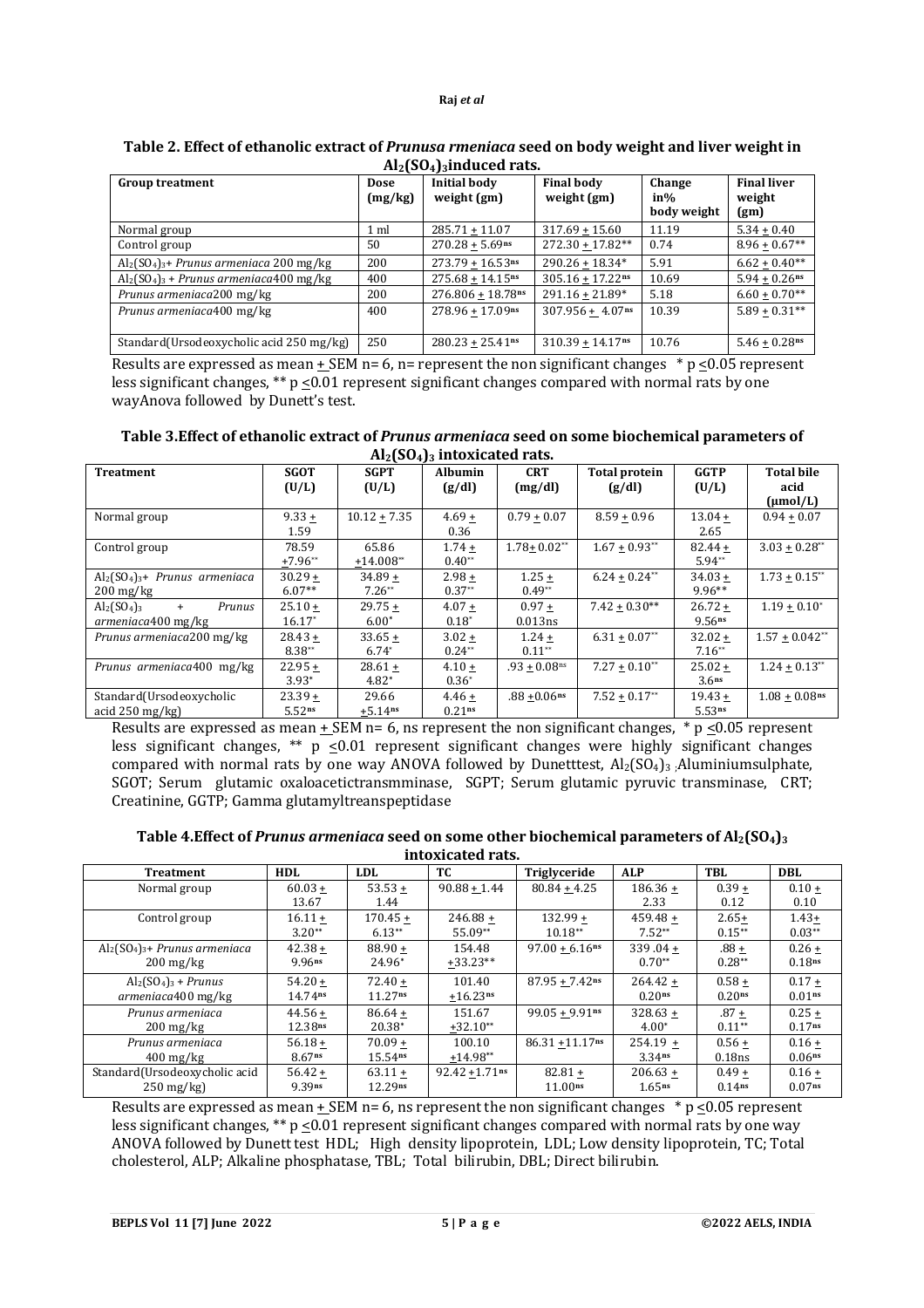Animals treated with Al2(SO4)<sup>3</sup> and doses of ethanolic extract of *Prunus armeniaca* seed (200 mg/kg and 400 mg/kg) showing the gradual decrease in hepatic toxic lesions, reduced sized neutrophil infiltration and recovery of normal hepatocytes. Sections from the animals treated with ethanolic extract of *Prunus armeniaca* seed (200 mg/kg and 400 mg/kg) showing the unnoticeable difference with the normal group of animals. While comparison of all groups which are treated by the *Prunus armeniaca*(200 mg/kg and 400 mg/kg), the *Prunus armeniaca* (400 mg/kg) gives the more signified results and ethanolic extracts recovered the damaged hepatic cell to normal almost after the administration of *Prunus armeniaca* at the dose of 400 mg/kg, which indicates that *Prunus armeniaca* plant possess the good anti-hepatotoxic nature.

Histological sections which were obtained from the animals's liver treated with  $Al_2(SO_4)$ <sub>3</sub> and Ursodeoxycholic acid (standard drug ; 250 mg/kg ) demonstrating the defending against the liver tissues with no pathological hepatic lesions occurred by the  $Al_2(SO_4)_3$ .

Consequence stated that treatment from *Prunus armeniaca* seed 400mg/kg was showed the highly significant value against the hepatotoxicity induced by  $Al_2(SO_4)_{3.}$ .

It's estimated from the overall consequences of antioxidant stress activity, biochemical enzyme parameters and histopathological evaluations, it could be reconfirmed that in ethanolic seed extracts of the *Prunus armeniaca* at dose of 400 mg/kg was showed the maximum potent hepatoprotective activity in  $Al<sub>2</sub>(SO<sub>4</sub>)<sub>3</sub>$  induced hepatotoxicity. The potential action may be occurred due to its chemical composition, phytochemical and antioxidant compounds available in the extract. Treatment withthe*Prunus armeniaca* seed extract (at dose 400 mg/kg) and returned the damaged liver to moderately normal. Currently it could be sure that *Prunus armeniaca* seed 400 mg/kg was the most efficient and proved the highly potent and effective for the  $Al_2(SO_4)$ <sub>3</sub> induced liver toxicity. Histological studies from the sections of the animals's liver that were treated with the  $Al_2(SO_4)_3$  and Ursodeoxycholic acid (standard drug; 250 mg/kg) showed the protecting action against the hepatic tissues along with no pathological hepatic lesions occurred by  $Al<sub>2</sub>(SO<sub>4</sub>)<sub>3</sub>$ .

### **Normal Group (Group I)**

The histology of liver sections revealed normal hepatic architecture. The liver is covered by a thin connective tissue capsule (Glisson capsule). Each lobule consists of normal sinusoids and radiating cords of hepatic parenchymal cells with central vein. Lobules are indistinctly separated from one another. Normal portal areas contained portal vein, hepatic artery, bile duct and lymphatic vessel. The normal bile duct is lined by simple columnar epithelium



**Fig1. Histological characteristics in Normal Group.**Normal hepatic architecture with normal sinusoidsand radiating cords of hepatic parenchymal cells with central vein. Lobules are indistinctly separated from one another. H&E, X200.

### **Control Group (Group II)**

Marked dilatation of central vein with severe engorgement of RBCs was noticed. Portal areas contained marked congestion in portal vein and hepatic artery with mononuclear cell infiltration. Necrosis of hepatocytes with focal areas of inflammatory cell infiltrate especially mononuclear cell infiltration was noticed. Sinusoidal spaces were dilated and engorged with RBCs. Individualization of hepatocytes with atrophy of hepatic parenchymal cells was noticed. Infiltration of inflammatory cells was noticed around the portal areas. Few binucleated cells were noticed.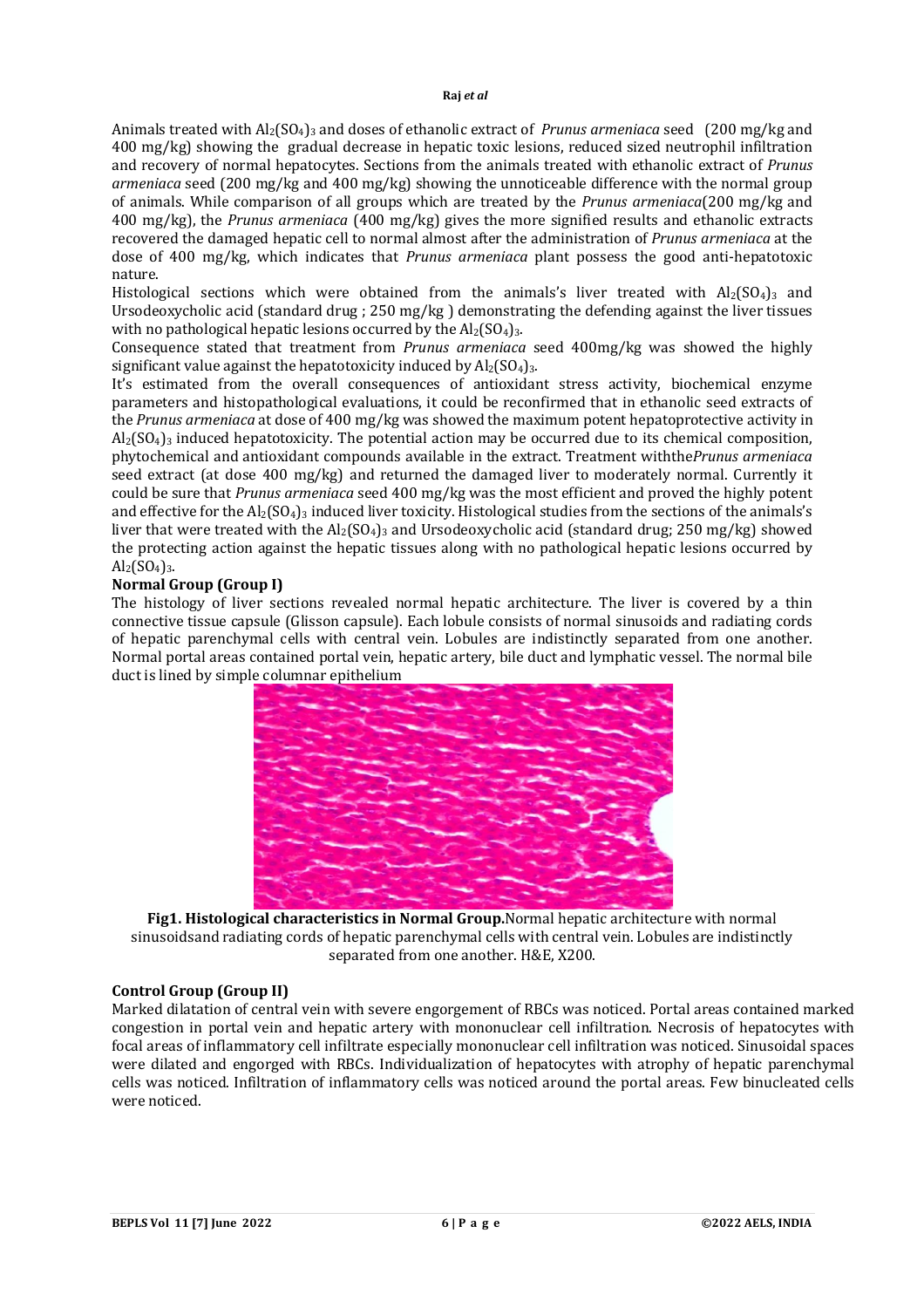

**Fig2(a) & 2(b). Histological characteristics in Control Group, (a):**Marked dilatation of central vein with congestion and infiltration of inflammatory cells around the portal areas and atrophy of hepatocytes. H&E, X100.

**(b):**Necrosis of hepatocytes with swollen eosinophilic cytoplasm. Few binucleated cells were noticed. H&E, X200.

### *Prunus armeniaca* **(200 mg/kg +Al2(SO4)3 induced hepatotoxicity (Group III)**

Pathological changes were reduced in this treated group when compared to control group. Moderate regenerative changes in hepatic parenchyma evidenced by increased size and number of hepatocytes (hypertrophy and hyperplasia of hepatocytes), variation in the size of hepatocytes, moderate number of binucleated cells, hyperchromatic nucleus and mitotic figures were observed. The amount of necrosis of hepatocytes was reduced in treated group. Moderate congestion and dilatation in central vein, portal vein and hepatic artery were observed. Inflammatory reaction in liver parenchyma significantly reduced. Sinusoidal spaces contained RBCs.



**Fig3 .Histological characteristics in** *Prunus armeniaca* **(200mg/kg)+Al2(SO4)3 induced hepatotoxicity (Group III)**

**(a):** Regenerative changes like binucleated cells, hyperchromatic nucleus, hypertrophy of hepatocyte and variation in the size of hepatocytes. H&E, X200.

**(b):** Moderate congestion and dilatation in central vein and sinusoidal spaces with hyperplasia of hepatocytees. H&E, X200.

# *Prunus armeniaca* **Group (400 mg/ kg + Al2(SO4)3) (Group IV)**

Pathological changes were significantly reduced in this treated group when compared to control and*Prunus armeniaca* [200 mg/ kg + Al2(SO4)3]group. Liver parenchyma showed normal architecture in most of the places. Significant regenerative changes in hepatic parenchyma evidenced by increased size and number of hepatocytes (hypertrophy and hyperplasia of hepatocytes), variation in the size of hepatocytes, numerous binucleated cells, hyperchromatic nucleus and mitotic figures were observed. The amount of necrosis, and congestion and dilatation in central vein, portal vein and hepatic artery was significantly reduced in treated group. Sinusoidal spaces were contained RBCs with increased Kupffer cell activity.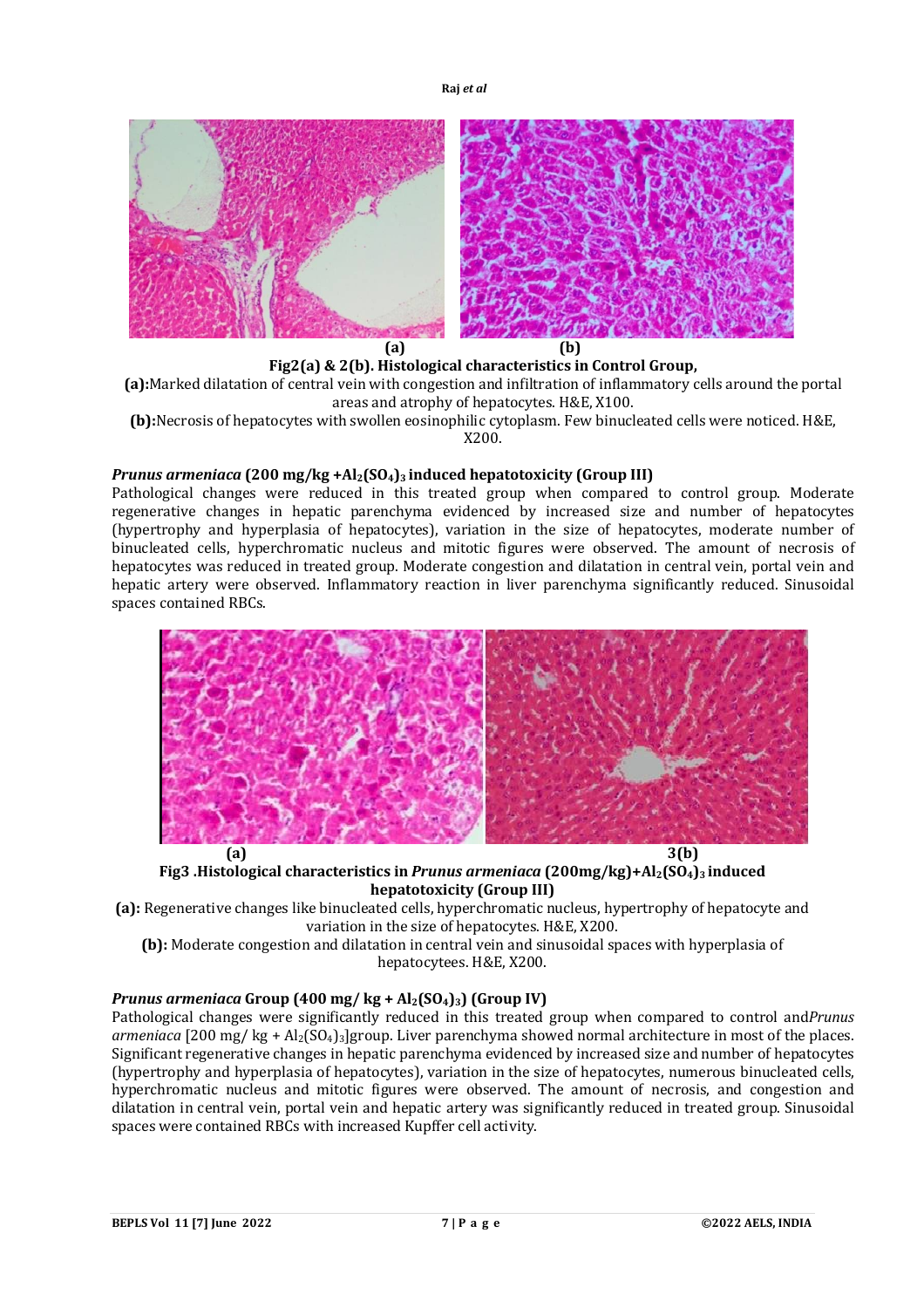

**Fig 4(a) &4(b). Histological characteristics in** *Prunus armeniaca***(400 mg/kg) treated Group against Al2(SO4)<sup>3</sup> induced hepatotoxicity**

**Fig 4(a):** Hypertrophy and hyperplasia of hepatocytes with increased Kupffer cell activity. H&E, X200. **Fig 4(b):** Moderate congestion in portal areas with hypertrophy and hyperplasia of hepatocytes with increased Kupffer cell activity. H&E, X200.

### *Prunus armeniaca* **Group (200 mg/ kg only) (Group V)**

Only *Prunus armeniaca* [200 mg/ kg] extract treated group showed normal architecture of liver as that of normal group. However, in few areas portal inflammation and mild sinusoidal congestion and dilatation were noticed.



**Fig 5.Histological characteristics in** *Prunus armeniaca***(200 mg/kg) treated Group.** Normal hepatic architecture with normal sinusoidsand radiating cords of hepatic parenchymal cells with central vein. Lobules are indistinctly separated from one another. H&E, X200

## *Prunus armeniaca* **Group (400 mg/ kg only) (Group VI)**

Only *Prunus armeniaca* [400 mg/ kg] extract treated group showed normal architecture of liver as that of normal group. However, at places hyperplasia of hepatocytes and Kupffer cells were noticed.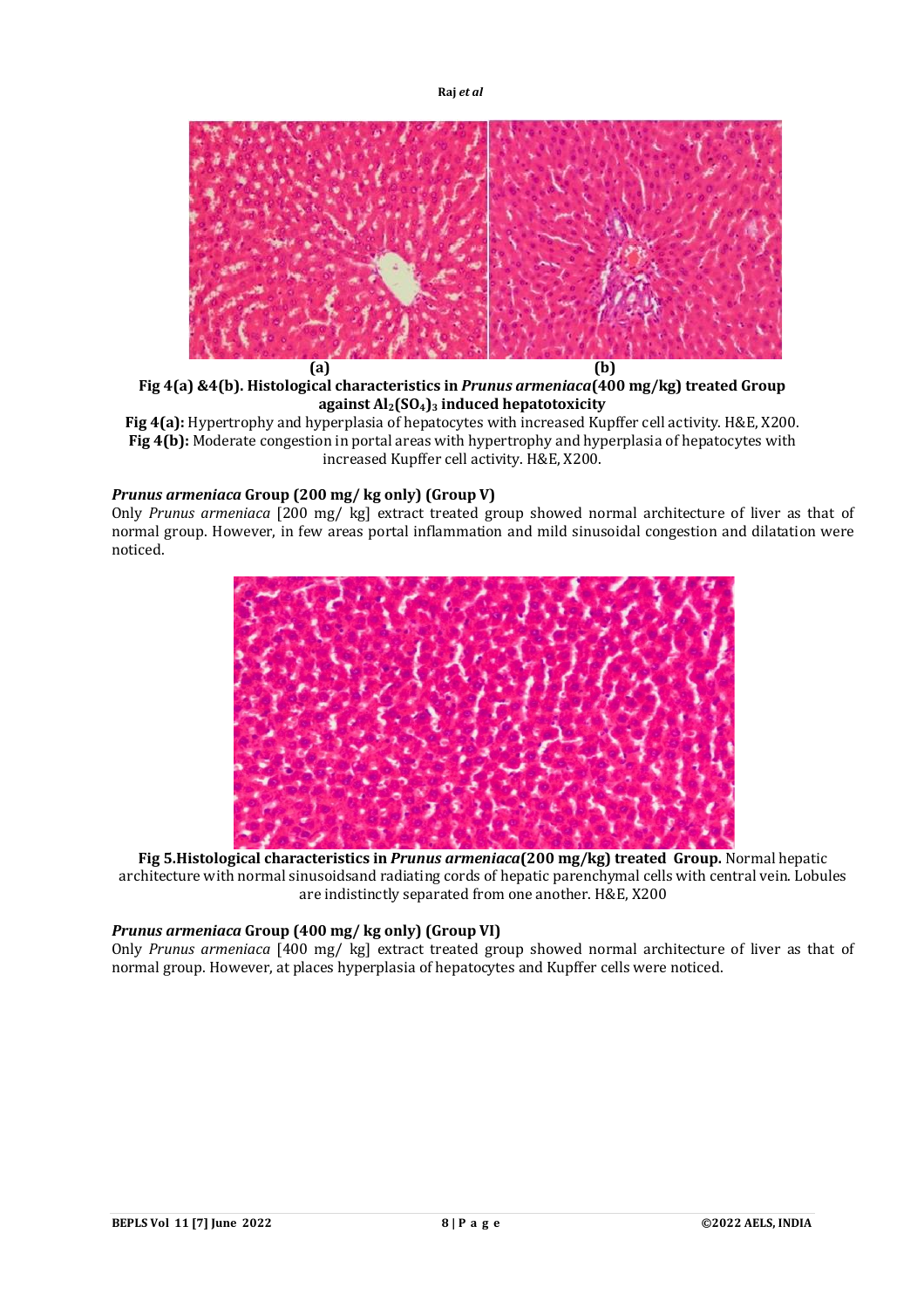

**Fig 6. Histological characterstics in** *Prunus armeniaca***(400 mg/kg) treated Group only** Normal hepatic architecture with normal sinusoidsand radiating cords of hepatic parenchymal cells. Lobules are indistinctly separated from one another. H&E, X200.

### **Standard Group (Ursodeoxycholic acid (UDC) 250 mg/ kg + Al2 (SO4)3) (Group VII)**

Pathological changes were significantly reduced in this treated group when compared to control group. Liver parenchyma showed normal architecture in most of the places. Significant regenerative changes in hepatic parenchyma evidenced by increased size of cells (cytomegaly), variation in the size of hepatocytes, numerous binucleated cells, hyperchromatic nucleus and mitotic figures were observed. The amount of necrosis was significantly reduced in treated group. Mild congestion and dilatation in central vein, portal vein and hepatic artery were observed. Inflammatory reaction in liver parenchyma was also significantly reduced. Sinusoidal spaces were minimal.



**Fig 7. Histological characteristics in Ursodeoxycholic acid (UDC) 250 mg/ kg treated Group against Al<sup>2</sup> (SO4)<sup>3</sup> induced hepatotoxicity**

**Fig7.** Regenerative changes like hypertrophy and hyperplasia of hepatocytes and Kupffer cells. H&E, X200.

### **Statistical analysis**

The data finded from the *In vivo* antioxidant parameter and hepatoprotective activity were expressed as mean  $\pm$  SEM. The graph were drawn, and the statistical analysis was carried out by using, the Graphpad prism software version 5.0. Results data were showed as the mean + SEM. For data group statical evaluation mean were evaluated by one way study of variance (ANOVA) followed by Dunnet, st 3 test, p< 0.05, p< 0.01 was recognized significant.

The current study explored the effect of ethanolic extract of *Prunus armeniaca* seed on Al<sub>2</sub>(SO<sub>4</sub>)<sub>3</sub>- induced hepatotoxicity in rats.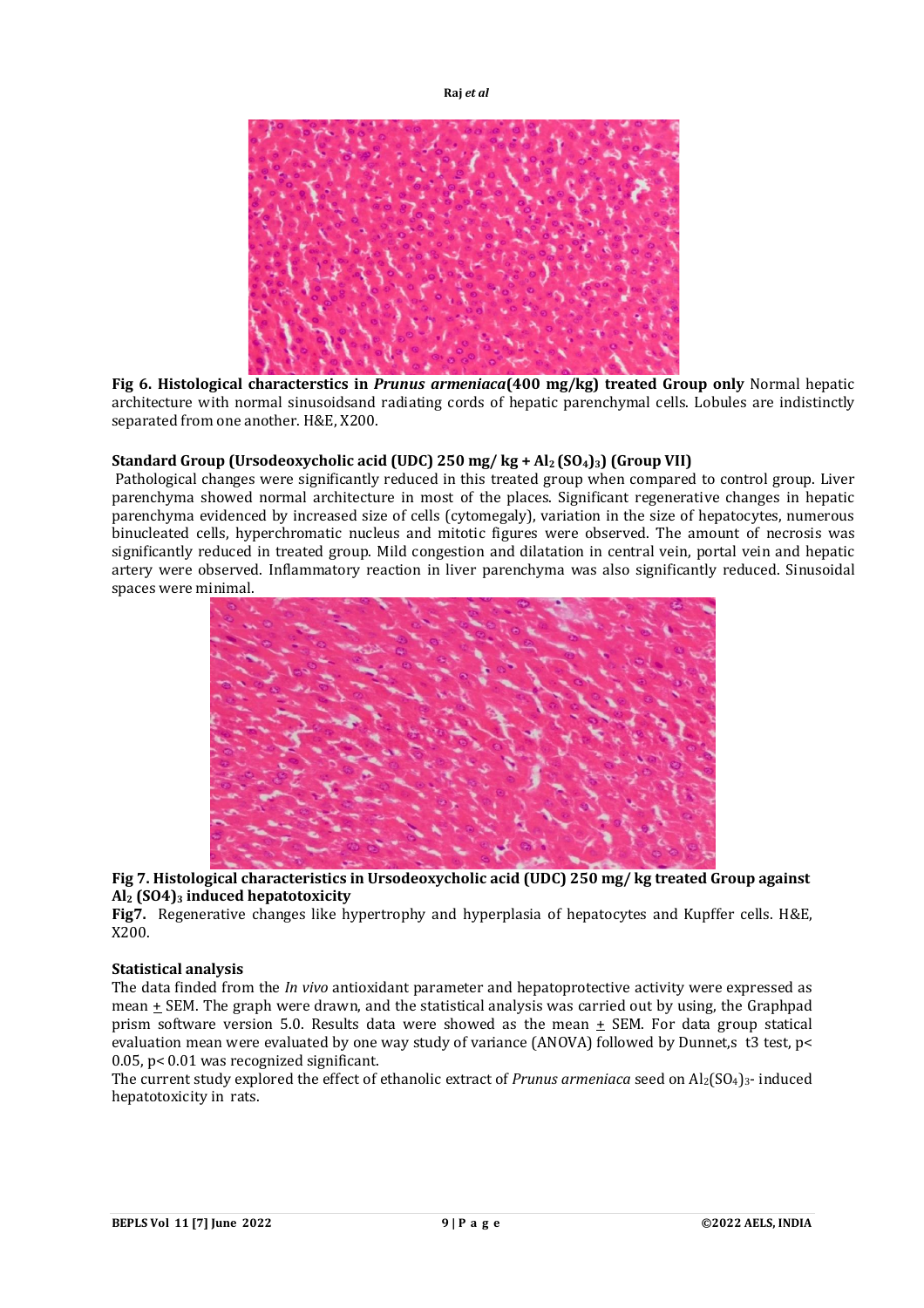| Group                                                              | Necrosis of hepatocytes | Dilatation and congestion in central vein | Sinusoidal dilatation and congestion | Portal area<br>inflammation | Inflammatory nodule in hepatic<br>parenchyma | Kupffer cell hyperplasia | Regenerative changes (Hypertrophy<br>and hyperplasia of hepatocytes<br>binucleated cells, etc.) |  |
|--------------------------------------------------------------------|-------------------------|-------------------------------------------|--------------------------------------|-----------------------------|----------------------------------------------|--------------------------|-------------------------------------------------------------------------------------------------|--|
| Aluminiumsulphate (Al2(SO4)3)Group                                 |                         |                                           |                                      |                             |                                              |                          |                                                                                                 |  |
| Normal                                                             |                         |                                           |                                      | ×,                          | ä,                                           | $\blacksquare$           | $\blacksquare$                                                                                  |  |
| Control                                                            | $^{+++}$                | $^{++}$                                   | $+$                                  | $+ + +$                     | $^{++}$                                      | $\ddot{}$                | $\ddot{}$                                                                                       |  |
| $\text{Al}_2(\text{SO}_4)_3$ + Prunus armeniaca200 mg/kg           | $++$                    | $++$                                      | $++$                                 | $++$                        | $\ddot{}$                                    | $++$                     | $++$                                                                                            |  |
| $Al_2(SO_4)$ <sub>3</sub> + Prunus armeniaca400 mg/kg              | +                       | $\ddot{}$                                 | $++$                                 | $^{++}$                     | $\blacksquare$                               | $+ + +$                  | $^{+++}$                                                                                        |  |
| Prunus armeniaca200 mg/kg                                          | $\blacksquare$          | $\blacksquare$                            | +                                    | ٠                           | ×,                                           | $\blacksquare$           | ٠                                                                                               |  |
| Prunus armeniaca400 mg/kg                                          | $\blacksquare$          | $\blacksquare$                            |                                      | ÷                           | ۰                                            | $+$                      | $\blacksquare$                                                                                  |  |
| Standard(Ursodeoxycholic acid 250 mg/kg)                           | $\ddot{}$               | $\ddot{}$                                 | $++$                                 | $++$                        | ۰                                            | $+ + +$                  | $^{+++}$                                                                                        |  |
| Lesions absent - (-); mild - (+); moderate - (++); intense - (+++) |                         |                                           |                                      |                             |                                              |                          |                                                                                                 |  |

### **Table 5.Histopathological changes in** *Prunus armeniaca* **treated rat liver, against the aluminium sulphate induced hepatotoxicity in rats. Histopathological grading of liver lesions**

### **DISCUSSION**

The current study explored the effect of ethanolic extract of *Prunus armeniaca* seed on Al2(SO4)3- induced hepatotoxicity in rats.

*Prunus armeniaca* extract was subjected to biochemical estimation to determine the ability of *Prunus armeniaca* extract to show hepatoprotective effect.The behaviour of wistar albino rats was assessed using general observations of each animal immediately after the drug was administered at hourly intervals (0 hr, 1 hr, 2 hr, 4 hr, 6 hr, 8 hr, 24 hr, and 72 hr). Any anomalies or changes noted could be a sign of toxicity. The test animals' behaviour did not change significantly before or after receiving an oral dosage of ethanolic extract of *Prunus armeniaca* seed at any dose level (Table. 1), Table 2.Represents the changes in liver weight before and after treatment during the experiment.

Hepatoprotective activity is a common feature of the global population; to illustrate this condition, an  $Al<sub>2</sub>(SO<sub>4</sub>)<sub>3</sub>$  induced animal model can be used as a natural model of hepatoprotective activity, with oxidative stress followed by hepatoprotective activity, similar to that seen in patients with liver diseases.

In addition, the current study used  $Al_2(SO_4)$ <sub>3</sub> to screen out the hepatoprotective activity of plant extract in rats, because previous reports suggest that  $Al_2(SO_4)$ <sub>3</sub> increases the levels of SGOT, SGPT, ALP, TP, GGTP, Total bile acid LDL, TC, TBL, DBL and triglyceride, while decreasing the levels of HDL, Albumin, and TP.

In contrast, rats treated with ursodeoxycholic acid and *Prunus armeniaca* extract had lower levels of SGOT, SGPT, ALP, TP, GGTP, Total bile acid, LDL, TC, TBL, DBL, and triglyceride, as well as higher levels of HDL, albumin, and TP. The findings support the traditional assertion, particularly in regards to *Prunus armeniaca*'s hepatoprotective qualities.

This research revealed that the  $Al_2(SO_4)_{3}$ -induced group had higher levels of SGOT, SGPT, ALP, TP, GGTP, total bile acid, LDL, TC, TBL, DBL, and triglyceride, indicating liver injury. The effect of ethanolic extract of *Prunus armeniaca* seed was supplied at the dose (200, 400 mg/kg) revealed a decrease in the levels of SGOT, SGPT, ALP, TP, GGTP, Total bile acid, LDL, TC, TBL, DBL, and triglyceride and an increase in the levels of HDL, TP, and albumin inside the rats (Table 3 & 4).

*Prunus armeniaca*'shepatoprotective and antioxidant properties were compared to that of the standard refrence drug Ursodeoxycholic acid. The percentage of hepatoprotection was estimated and showed in Fig. 1 to 7 in terms of changes in specific biochemical parameters and antioxidant enzyme activities.

Histological studies: the test drug's hepatoprotective activity against Aluminum sulphate-induced injury was validated by histopathological examination. Fig 1 to 7 show the effects of intraparotneal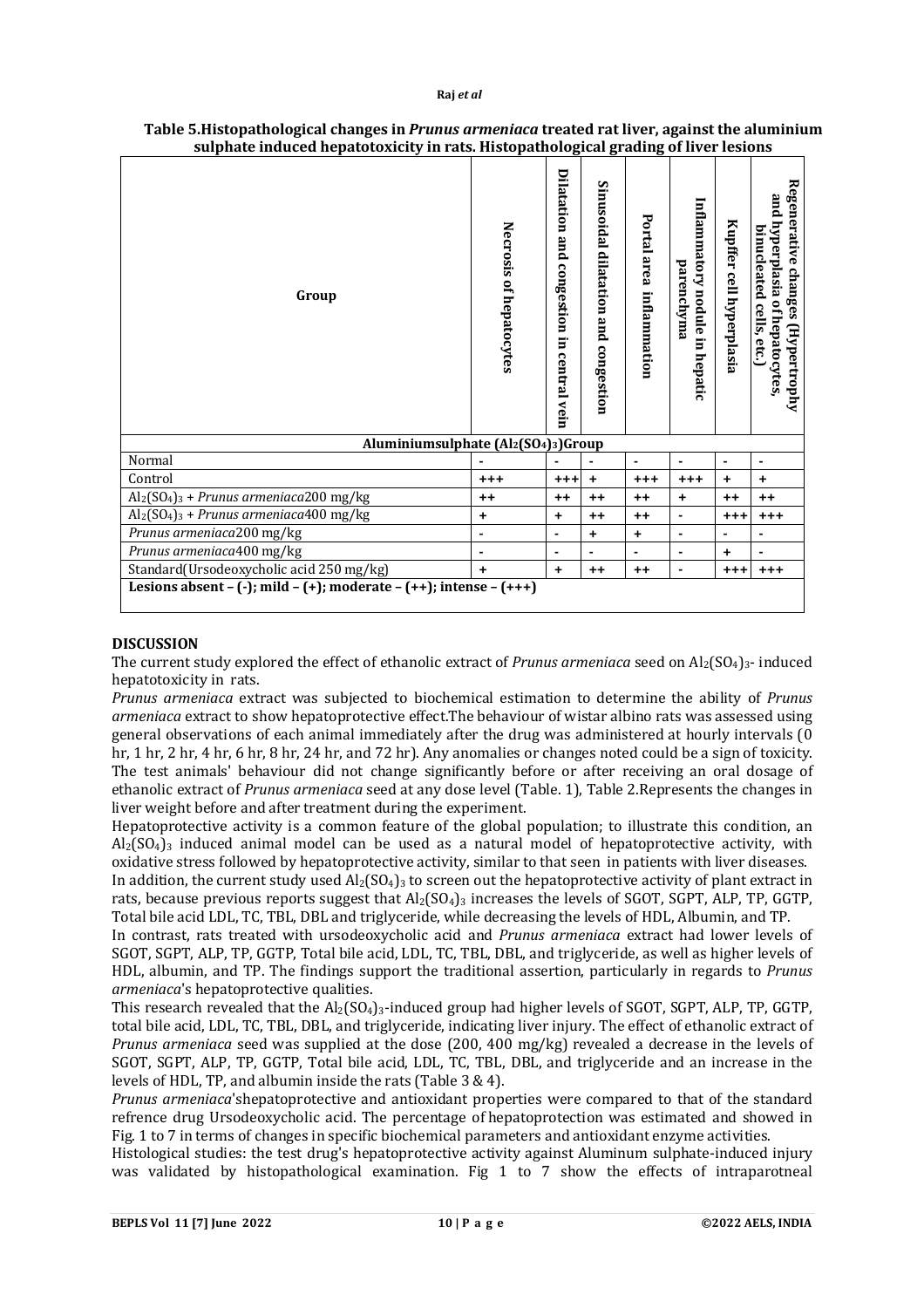administration of aluminiumsulphate. Normal hepatic architecture was seen in liver sections from normal rats, with the heptic architecture, where the hepatocytes are organised around the central vein, and blood sinusoids. Figure 1.(In Normal group) Each liver cell has a limiting membrane, a big nucleus in the centre, and conspicuous nucleoli. In Figure 2a,2b(In Control group)Periportal inflammation is caused by mononuclear cells, the majority of which are lymphocytes areas of piecemeal necrosis, apoptosis, and steatosis, as well as bile stasis in focal areas had been also seemed.

At doses of 200 mg/kg P.O. and 400 mg/kg P.O., *Prunus armeniaca* seed extract produced only modest degenerative alterations in hepatocytes without causing entrilobular necrosis. Steatosis is visible in a concentrated area, showed by Figure3a,3b and 4a,4b . Fig 3a, 3b and 4a, 4b showedthe patchy interstitial aggregation of lymphocytes without necrosis or apoptosis. The normality of hepatic cells, central vein, and portal vein was observed in the liver segment of *Prunus armeniaca* (400 mg/kg) p.o treated rats. In filtration, there are no inflammatory cells. Plate Fig3 also shows no steatosis. The significant result was recorded using *Prunus armeniaca* seed extract at 400 mg/kg p.o. There is no evidence of liver cell necrosis/apoptosis at lower doses (200mg/kg p.o), which is a major improvement.

Only *Prunus armeniaca* seed extract at doses of 200 mg/kg p.o. and 400 mg/kg p.o. resulted in a significant improvement in hepatocytes, as shown in Fig 5 and 6. The group that received the test drug at the 400 mg/kg dose was more powerful than the lower dose, as seen in Figure 5 and Figure 6.

A rat liver slice treated with Ursodeoxycholic acid (250 mg/kg p.o.) revealed no substantial portal/periportal inflammation. There is no evidence of necrosis or apoptosis in the liver cells. Figure7 shows a few clogged and dilated central veins.

Table 5 showed the summarized form of the histopathological study, which reconfirmed the investigation that the *Prunuaarmeniaca* had the potent antioxidant as well as the good hepatoprotetcive potency.

### **CONCLUSION**

We conclude that the plant extracts have hepatoprotective activity based on the findings of this investigation. The current study's findings also revealed that ethanolic extracts of *Prunus armeniaca* seed, the plant, could be a more useful as a medicinal agent in preventing however, more research is needed to investigate the underlying processes of hepatoprotective activity and identify the active components responsible for these pharmacological effects.

### **FUTURE PROSPECTS**

Our research envisage that the plant *Prunus armeniaca*is possesses hepatoprotective potential against the hepatotoxicity induced by the  $Al_2(SO_4)$ <sub>3</sub> administration in wistar albino rats. On the other hand further researches are necessitating to exploring the potential mechanism of action. All at once, the above stated plants can be prepared in a appropriate dosage form either individually or in the form of polyherbal formulation, its pharmacological assessment by using appropriate animal models after that clinical trials based on the human volunteers are also proposed.

### **ACKNOWLEDGEMENT**

We, the authors are thankful to Dr M.P PandeyVice-Chancellor and management of the IFTM University for providing facilities encouragement.

### **CONFLICT OF INTEREST**

There is no conflict of interest.

#### **REFERENCES**

- 1. Zakim, D., Thomas, B D.(2002).Hepatology:A Textbook of Liver Disease*.*, 2002.
- 2. Tortora, G, J., Grabowski, (2003). Principles of Anatomy and Physiology. Wiley International., 10: 780-795.
- 3. Gennavo, A. R. Remington. (2000). The science and practice of pharmacy, Philadelphia Lipincott Williams and Wilkins*.*, 20, 1088-1090.
- 4. Mohan, H. (2005). Book of Pathology, *Jaypee Brothers*., 5, 608-610.
- 5. Plieth, C.;Sattelmacher, B.; Hansen, U.P.; Knight, M.R, (1999). Low-pH-mediated in cytosolic calcium are inhibited by aluminum: a potential mechanism for aluminum toxicity, The Plant Journal., 18(6), 643.
- 6. Campbell, I. (2006). Liver: functional anatomy and blood supply, Science direct. 7, 49-51.
- 7. Abubakar, M,G.; Taylor, A.; Ferns, G.A. (2003). Aluminum administration is associated with enhanced hepatic oxidant stress that may be offset by dietary vitamin E in the rat, International Journal of Experimental Pathology., 84, 49-45.
- 8. Banasik, A.;Lankoff, A.;Piskulak. A. (2005). Aluminum-induced micronuclei and apoptosis in human peripheralblood lymphocytes treated during different phases of the cell cycle, Environmental Toxicology., 20, 402-406.